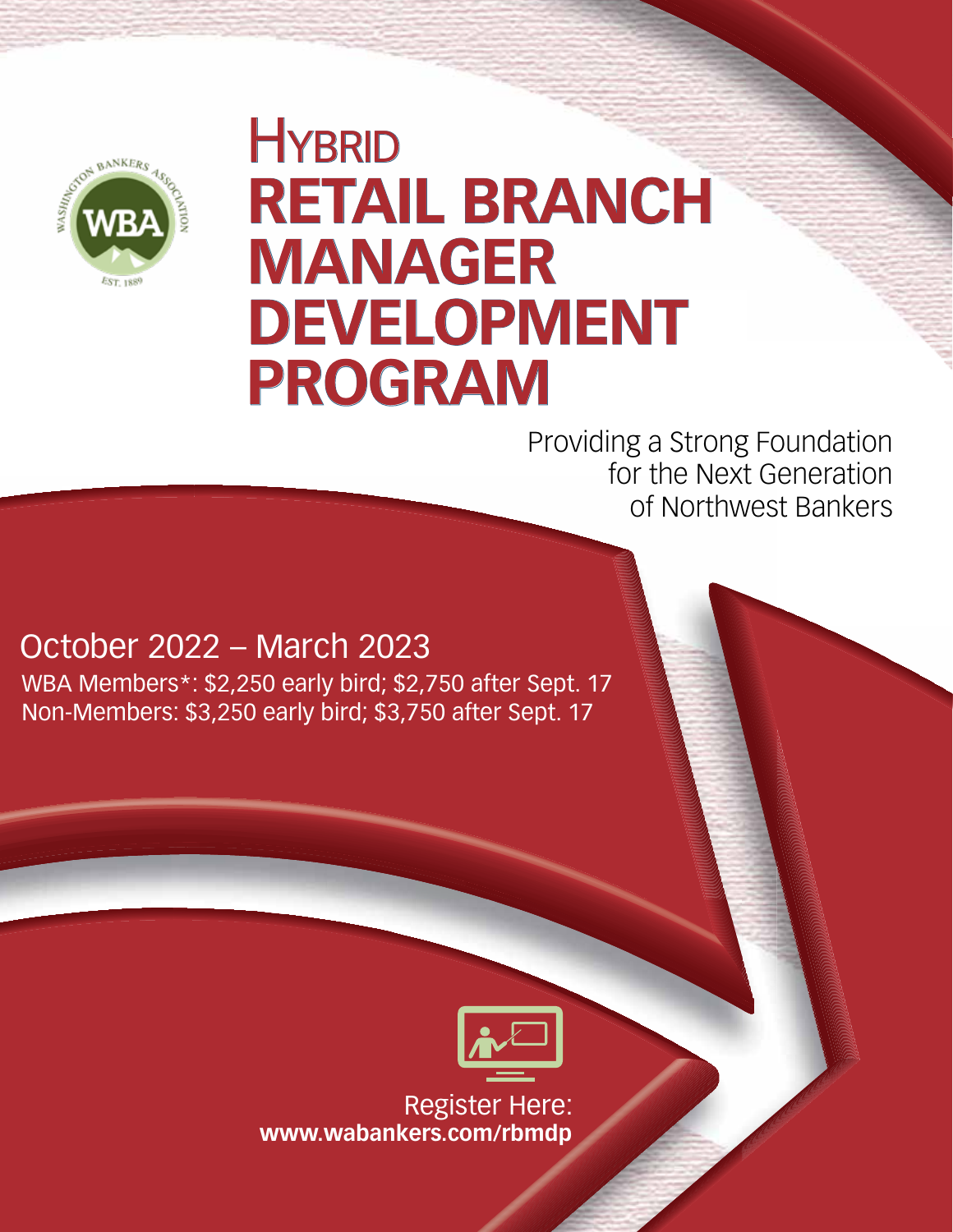# WHO SHOULD ATTEND?

The Retail Branch Manager Development Program focuses on providing bankers a strong foundation in the dynamic and demanding retail banking sector. The program is specifically tailored for current retail bank managers and bankers seeking a retail management position. Participating bankers will commit to a session per month and can expect up to six hours of homework. Students are paired with a self-selected mentor from their institution for class support and to facilitate engagement with key leaders.

## Hybrid Program

In 2022, this program will be held in a hybrid format, with classes held virtually and in-person. Students will be provided informaton regarding the virtual platform where students will be able to interact with each session instructor, ask questions and learn from their fellow classmates and information regarding the location of the in-person class.

### OVERVIEW OF BANKING • *VIRTUAL*

October 12, 2022 • 8:30 - 10:30 am; 1:00 - 3:00 pm October 13, 2022 • 8:30 - 11:30 am

The program will be launched with a brief presentation by Joe Zavaglia, the advisor for the program, followed by an introduction of all the participants. Students will then participate in a panel discussion led by various heads of retail banking from local community banks who will talk about the challenges of being a retail banker in today's environment. The afternoon session will discuss the future challenges and opportunities for community banks and the role retail banking

plays in these, and provide you with an opportunity to express what it is you wish to learn during this program.



Instructor: Joe Zavaglia, Zavaglia Consulting

#### BANK LENDING IN TODAY'S CHANGING ENVIRONMENT • *VIRTUAL*

#### November 2, 2022 • 8:30 - 3:30 pm

This session will look at the issues facing the bank and borrower during this time of uncertainty. The session will address SBA lending products, and ways to better manage the bank's conventional commercial loan portfolio. Students will also learn how banks traditionally make credit decisions based on the five C's and look at the three main areas of lending. The session will also focus on the loan process, including structure, support, documentation issues, closing, monitoring, and collections.

Students will:

- Explore issues impacting the bank's lending function due to current uncertainty
- Gain an understanding of how banks make lending decisions
- Review the loan process
- Apply concepts to real-life case studies

Instructor: David Osburn, Osburn and Associates

### LEAD INTENTIONALLY • *VIRTUAL*

#### November 30, 2022 • 8:30 - 10:30 am; 1:00 - 3:00 pm December 1, 2022 • 8:30 - 11:30 am

How do you excel at leading while fulfilling your responsibility as a branch manager? It starts with the fundamentals of self-reflection in how we lead and manage. What about the employee experience? What three words would you use to describe

the work culture at your branch? Does your staff feel included? Do they have clear expectations and the training, the tools, and the coaching to deliver the customer experience as expected? Come learn how to build a team that works together for the common good. Learn how to coach and motivate your team to be committed to branch success.

Students will:

- Key leadership qualities for success
- What does it mean to be exceptional?
- Identify and resolve branch pain points
- Your role as the reputation builder
- Benefits of engaged employees
- Setting behavior and performance expectations
- Coaching: What it is and what it isn't
- Best Practices of managing a branch

Instructor: Vicki Kraai, InterAction Training

### STRENGTHENING CLIENT RELATIONSHIPS DURING CHALLENGING TIMES • *VIRTUAL*

January 18, 2023 • 8:30 - 10:30 am; 1:00 - 3:00 pm January 19, 2023 • 8:30 - 11:30 am

A critical component to increasing your bank's success is building long-term and profitable relationships with existing clients and building new relationships in your community. This session takes a look at how to do so during this challenging time period using different successful approaches. Time will be spent discussing the needs of small business and consumer clients, and proven practices you can employ to identify their needs in a remote or virtual setting while utilizing technology to assist you in the process. In a focused discussion we will compare proactive and reactive approaches, and the need to become even more proactive and disciplined in our habits during this time period.

Students will learn:

- To better listen for and identify customer needs and how this leads to enhanced relationships
- The importance of developing daily proactive habits and self discipline and more fully utilizing your team to support you in the relationship building process
- How to balance the demands of producing results while managing a branch.
- Ways to engage your clients and future clients utilizing technology as a primary means of outreach
- To understand proven techniques that significantly improve the performance results of hundreds of bankers in the western part of the United States





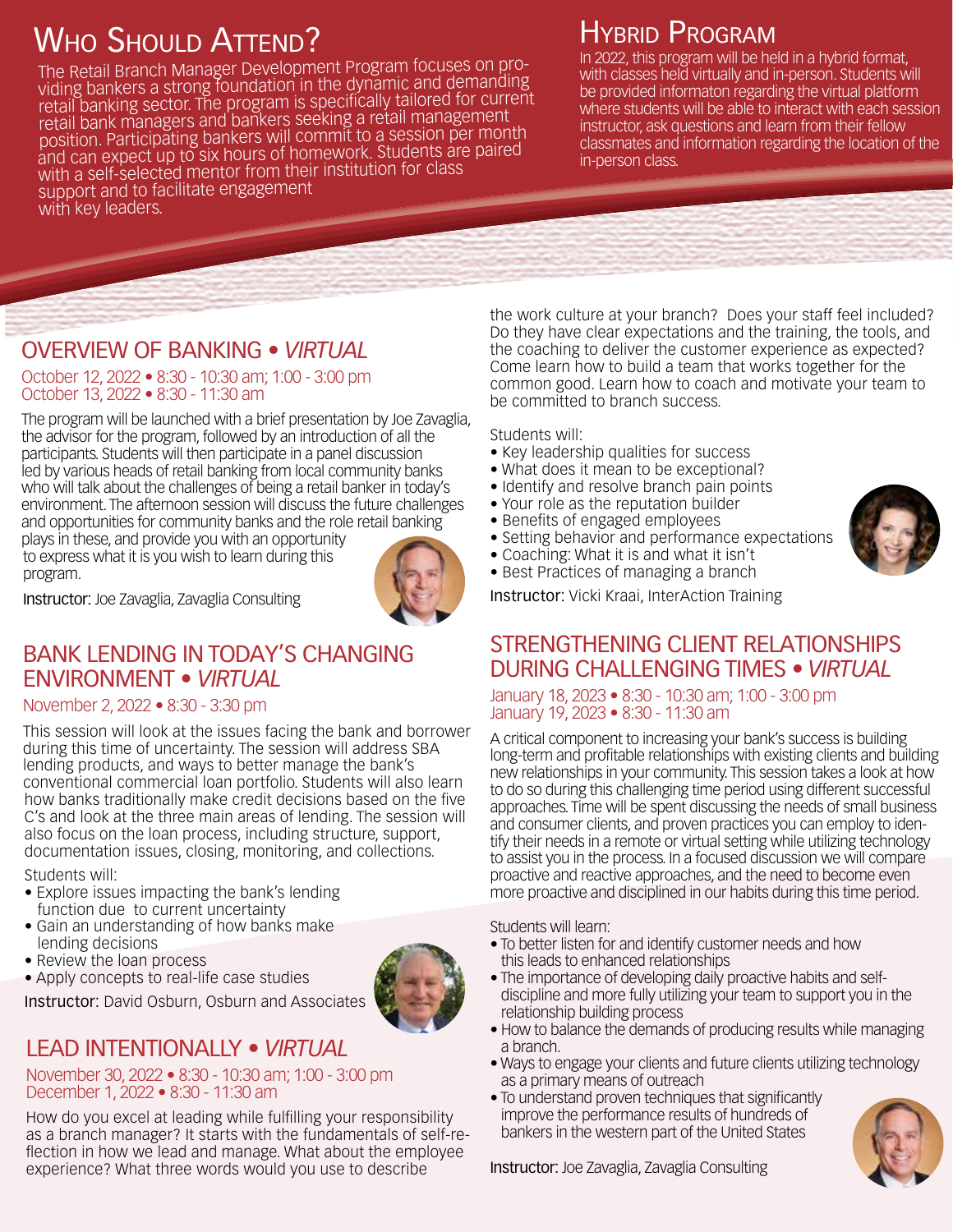# <u>Homework and Mentors</u>

Participants are required to complete up to six hours of homework a month. This prepares them to best understand the topics, challenges them to be proactive in their learning, and to seek out the advice of key individuals within their own institution when needed. After completing their individual assignments, the participants then discuss within their class to compare notes and learn how their peers approached the questions. Each student is also paired with an executivelevel mentor from their bank, who works with them to reinforce the classroom learning experience. Mentors are a required part of the program, and act as a sounding board and to assist in understanding new concepts.



#### MANAGEMENT AND COMMUNICATION SKILLS • *IN-PERSON*

#### February 16, 2023 • 8:30 - 3:30 pm; Seattle

Clear, authentic communication with customers and colleagues has always been critical to success, and now it is more important than ever. You will dig deep into the best practices for listening, handling difficult conversations, and offering feedback.

Students will learn how to:

- Identify different listening styles, including when working virtually
- Understand how perception and stress affect organizational health and productivity
- Define strengths and blind spots, and use coaching for effective day-to-day communication
- Clarify your message, get yourself heard, and have the impact that you intend

Instructor: Karen Butcher, InterAction Training



#### SATISFYING CUSTOMERS WHILE ENGAGING EMPLOYEES • *IN-PERSON*

#### March 16, 2023 • 8:30 - 3:30 pm; Seattle

One big differentiator for us as community retail bankers is customer satisfaction, yet do we really know what the customer wants (we'll tell you what the research says they want) and is our perception of how well we're doing accurate or overly inflated? This session will provide an in-depth understanding of all aspects of delighting your customers and link it with the importance of engaging your employees which always generates great class discussion. Just how good is your level of customer service? After this class you will clearly see where you can make adjustments to further enhance the quality of service you're providing. How engaged are your employees? At times do you feel challenged in trying to lead your team, like your words are falling on deaf ears? This class will provide you with numerous ideas on how to engage your staff while strengthening your leadership skills. Finally, we often have great ideas on how to improve things at work but then our ideas fail or fall short. You will be provided a "commitment map" that

will assist you in becoming more successful in enhancing customer satisfaction and employee engagement in your branch.



Instructor: Joe Zavaglia, Zavaglia Consulting

## **VIRTUAL NETWORKING**

Networking is a key aspect to WBA's Development Programs, so to facilitate learning about your peers in a virtual world, we have designated the last hour of the second day of class each month to be dedicated to networking.

"THIS CLASS SURPASSED MY EXPECTATIONS! THE RELATABLE INFORMATION AND THE ENGAGEMENT FROM OTHER CLASSMATES WAS BENEFICIAL, AS WAS THE THOROUGH REVIEW OF THE MATERIAL." Dulci Mustin, Sound Community Bank

"IT REALLY MADE ME THINK ABOUT SITUATIONS I CAN FIX AS A MANAGER, AND I FEEL BETTER ABOUT HOW THE APPROACH I AM GOING TO TAKE." Gary Zambor, 1st Security Bank of Washington

"I AM EXCITED TO UTILIZE THE TOOLS I'VE LEARNED AND TO BECOME AN EXAMPLE FOR MY TEAM." Kim Alseth, Mountain Pacific Bank